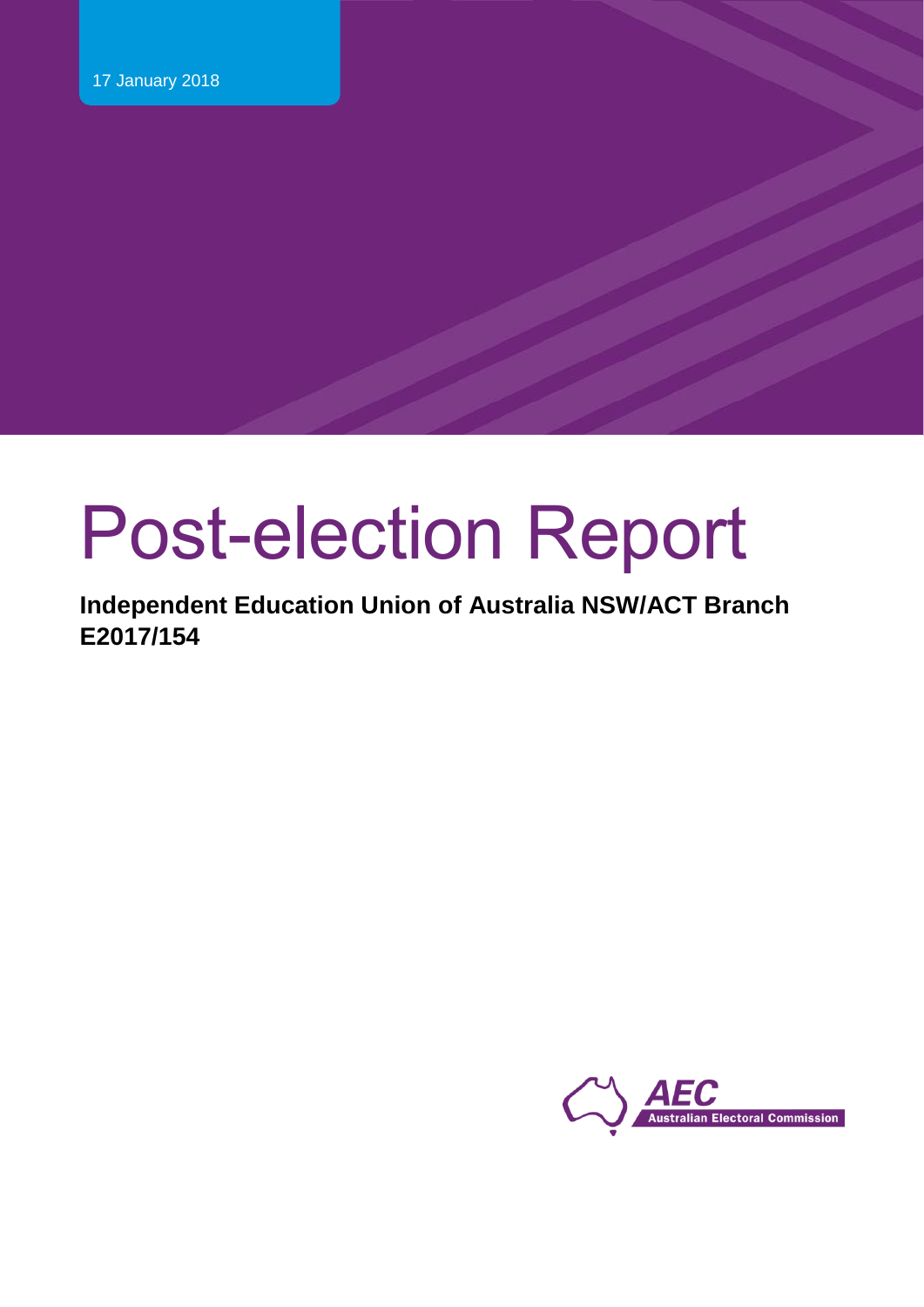# **Contents**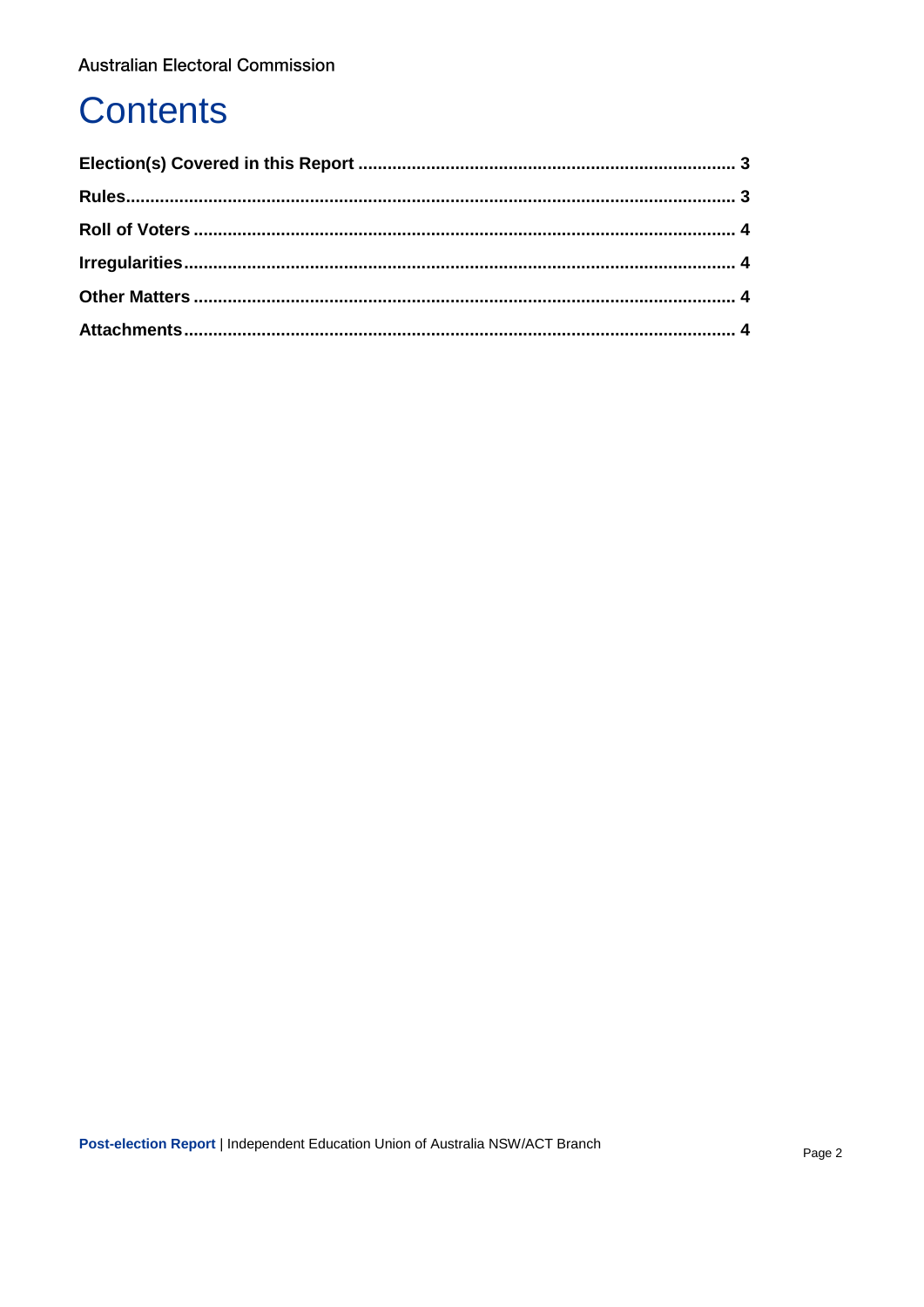# <span id="page-2-0"></span>Election(s) Covered in this Report

<span id="page-2-1"></span>Election Decision No/s: E2017/154

### Rules

| Rules used for the election:        | 130N: Incorporates alterations of 9/11/2016 [R2016/207]<br>(replaces rulebook dated 6/10/2016 [R2016/188])                                                                                                                                                                                                                                                                                                                                                                                                                                                |
|-------------------------------------|-----------------------------------------------------------------------------------------------------------------------------------------------------------------------------------------------------------------------------------------------------------------------------------------------------------------------------------------------------------------------------------------------------------------------------------------------------------------------------------------------------------------------------------------------------------|
| Rules difficult to apply/interpret: | Rule 17(c) is difficult to apply as the Returning Officer is appointed by<br>Australian Electoral Commission to conduct the election after receiving<br>the Order from Registered Organisations Commission.<br>It is recommended that this issue be resolved.                                                                                                                                                                                                                                                                                             |
|                                     | Rule 17(s) is difficult to apply. It is recommended that the Rules<br>incorporate the AEC's Model Rules Guide<br>(http://www.aec.gov.au/About_AEC/AEC_Services/Industrial_Election<br>s/files/model-rules-nov2010.pdf), refer to paragraphs 16 & 17.                                                                                                                                                                                                                                                                                                      |
|                                     | Rule 17(t), delete the reference to the 'registered office'. Counting of<br>ballot papers are conducted at AEC offices to ensure security of all<br>ballot materials. It is recommended that the Rules incorporate the<br>AEC's Model Rules Guide, refer to paragraphs 16 and 17. Further,<br>'opened in the presence of the Scrutineers and counting shall then<br>proceed' is not always practicable. The Returning Officer will<br>commence the count at the allotted time as soon as the ballot closes,<br>regardless of the presence of scrutineers. |
| Model Rule reference:               | Refer to AEC Model Rules Guide as indicated above.                                                                                                                                                                                                                                                                                                                                                                                                                                                                                                        |

### <span id="page-2-2"></span>Roll of Voters

| Total number of voters on the Roll:             | 29152 |
|-------------------------------------------------|-------|
| Number of apparent workplace addresses:         | 131   |
| Number of non-current address:                  | 131   |
| Other matters pertaining to the roll of voters: | Nil   |

**Post-election Report** | Independent Education Union of Australia NSW/ACT Branch Page 3